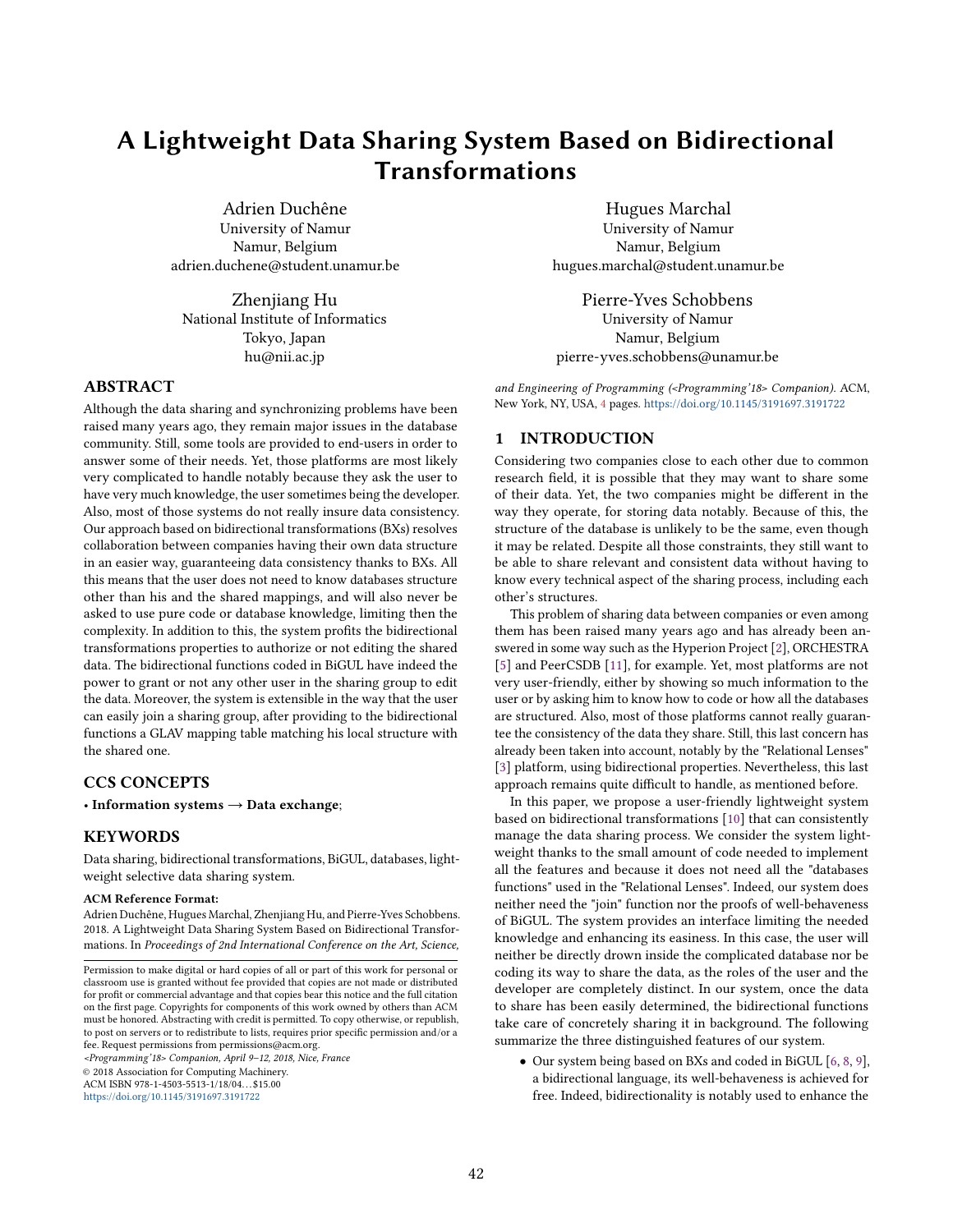insurance of consistent propagation, strong integrity and update of the data thanks to its well-behaveness properties.

- Our system uses the authorization property provided by the bidirectional transformations themselves. With such property, the system is able to authorize or not the propagation of updates depending on the will of the user who originally possessed the data. The data is then respectively writable or read-only.
- Our system is extensible. Indeed, it has been conceived in a way that a new user can easily join the group sharing data. The newcomer just needs to provide the BiGUL functions a GLAV mapping table (Global-Local-As-View) [\[7\]](#page-3-9) matching his local format to the shared one. When that is done, the system uses these BiGUL functions to retrieve and later update the shared content, if authorized.

This paper is organized as follows. Section [2](#page-1-0) gives a technical and user perspective of the system, while Section [3](#page-2-0) explains a concrete example of the usage of the system. Finally, conclusion and future work can be found in Section [4.](#page-3-10)

# <span id="page-1-0"></span>2 LIGHTWEIGHT SELECTIVE DATA SHARING SYSTEM

First, the system is described in the end-user point of view, showing what the user needs to do in order to share data. Second, a more technical perspective is given, describing in the large the background aspects of the system. Thus, the front-end of the blackbox system is described in the user perspective while the back-end is in the technical perspective. It is important to note that the system has been developed in Haskell and obviously BiGUL, using a MySQL server [\[1\]](#page-3-11). The implementation is available at [\[4\]](#page-3-12).

#### 2.1 User Perspective of the System

As previously mentioned, the system only asks the user essential information in an understandable way, without using specific code or notations, for example.

At the first use of the system, it is mandatory for the user to use the "setup" feature provided. He is only asked which database

```
*MainU> setup
Which Database do you want to use ?
bigul
 "Setup done"
*MainU> main
Which Database do you want to use ?
bigul<br>Push or pull data ?
rush<br>push<br>which Table do you want to use ? (':q' to quit)<br>["a_b","album","album_tracks_join","bformat","mapt","test","tracks"]<br>album
---<br>Select columns you want to synchronize<br>["Album","Quantity","Rating"]<br>Album Quantity
Selection column ?
 ["Album","Quantity"]
A<sub>1</sub>bum
Condition ? (For example : '==10') ('*' for all)
Writable (T/F) ?
Do you want to synchronize this data (Y/N) ?<br>TableSync "album" ["Album","Quantity"] [([SqlByteString "Show",SqlInt32 3],True)]
```


he wants to use for data sharing. After verifying that the mapping table exists in the database, the system displays that the setup is complete. Note that the system is configured using a setup file which is easily editable. It notably contains access to the database.

The user can now start the sharing process. The system then asks him which database he wants to use and whether he wants to push or pull the data on or from the network.

In the case of a push, the list of tables inside the database is shown so that the user can choose one of them. After, all the columns of the selected table are displayed, and again, the user needs to choose which ones he wants to share with others. Then, he needs to provide the column on which the selection condition is applied and the condition itself. Concerning the condition, the user only writes the comparison operator and value, as shown in Figure [1.](#page-1-1) Then, he is asked whether he wants the data to be editable or not. He can answer "T" (True) for the data to be writable and "F" (False) for read-only. Finally, the user is asked to confirm that the data to share is the one displayed on the screen. If he accepts, the system then automatically shares the data using bidirectional transformations and restarts the procedure to push data, displaying the list of tables. Note that the user is able to exit the system by typing ":q" whenever after the list of tables is displayed.

To receive shared data, the user needs to choose "pull" instead of "push". He is then requested to enter some keys provided by other users, representing the data on the network. After entering those keys, the system, based on bidirectional transformations takes care of the rest, even putting the data back in database, including updating existing data. Putting back in database and updating are yet conditioned by the existence of relations in the table mapping the shared format to the local one. If some mappings are not defined in the GLAV mapping table, depending on the configuration file, the user will either be asked to give a match, or the match will be automatically given by the system.

#### 2.2 Technical Overview of the System

To better understand, this section is explained in a top-down approach, shown in Figure [2,](#page-2-1) pushing the data on the network. Therefore, first comes the extraction of data from the database. In order to do so, the user is asked to give all the input stated in the previous section.

Note that the system queries the database during the "input process" to display the needed information. Yet, the data itself is only retrieved when all the input has been entered. It is then given to the BiGUL function where the data is consistently transformed so that it contains the authorization boolean entered by the user. This BiGUL function also selects the columns and rows from the retrieved data, obviously following the user input. The selection of the columns is coded so that the view is set to contain only the selected columns of the source. Also note that as the function is bidirectional, an updated source can be put by adding the unshared columns to the source. The rows are selected by applying the condition given by the user to each row in the source. When it is satisfied, the row in question is directly set in the view. This function being bidirectional, to update the source from the view, the condition is set on the identifier of the row. This therefore allows to add new rows to the source.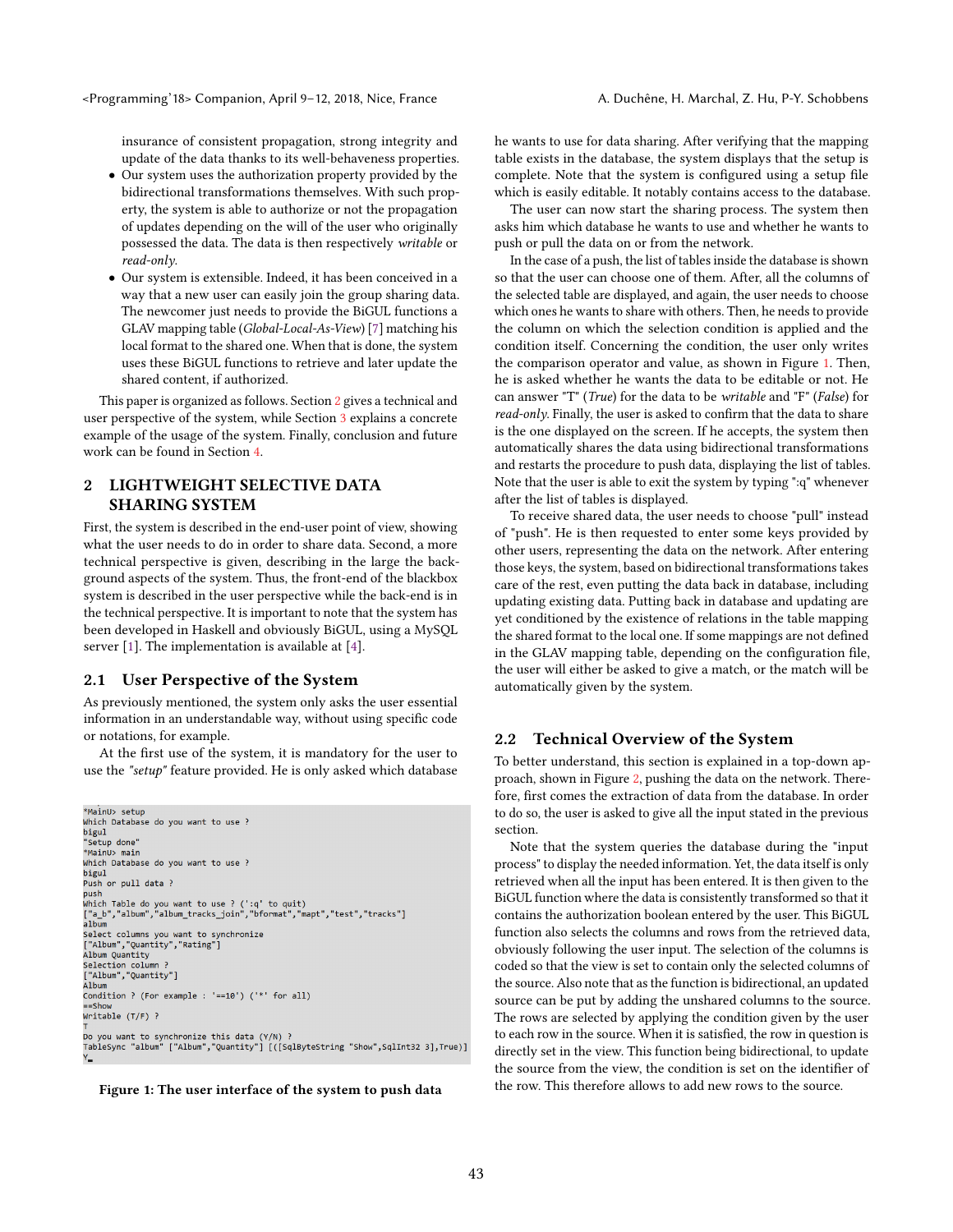#### A Lightweight Data Sharing System Based on Bidirectional ... <Programming'18> Companion, April 9–12, 2018, Nice, France

<span id="page-2-1"></span>

Figure 2: Global schema of the system

After the selection, the tables are matched to a "universal format" significant only to the group of people sharing this data. This provides a way for the user to only know what is his data structure and what is happening inside of it, without even knowing a single column of the others' database. By using this "universal format" via mapping tables and bidirectional transformations, the guarantee of consistency is still preserved and the system is greatly simplified for the user.

The BiGUL function caring for the conversion takes the mapping table as parameter and for every row in the source, consistently changes the name of the identifier to form the view. The reverse operation is clearly possible. It is also important to note that the names of the columns and table are translated too, using the same BiGUL function. As the authorization boolean has been included in the data, the BiGUL function is coded so that only the writable content satisfying the condition is pushed on the network. When the data is pulled form the network, as all the operations stated are executed in the reverse order, the boolean cannot be modified by the user, guaranteeing the respect of the authorizations.

When the content has been converted to the universal data, it can be sent on the peer-to-peer network, used mainly for the timeshared storage property. The data is then always available and retrievable by its representative keys. Those keys are useful for the network propagation protocol, Chord [\[12\]](#page-3-13), because they improve the complexity of the peer-to-peer protocol thanks to consistent hashing.

Finally, it is important to remember that most of the system is coded in BiGUL, so functions are meant to do round-trip modifications. In other words, most functions, even though only one implementation exists, can be used for both sending and receiving data. In this case, the procedure is applied in the exact opposite order, from the network propagation to the insertion or update of the database, passing by the matching of "universal format" to the local one and the reconciliation of shared data to the tables, as Figure [2](#page-2-1) suggests. A critical aspect of the system is its wellbehaveness, thanks to the bidirectional transformations. Yet, the behavioral correctness of the functions still needs to be proven. Our

system establishes this correctness through experiments instead of the Hoare logic [\[8\]](#page-3-7) which takes significantly more effort.

# <span id="page-2-0"></span>3 CASE STUDY

This section presents a concrete use case of the system. Let us say, for example, that two airlines, namely A and B, recently merged because A company bought B company to have two different ranges of flights. The two companies continue to operate separately, but want to share data. Furthermore, a third company C is specialized in statistics, notably about flights delays depending on departure time. Lately, C has been very interested in the delays of flights leaving Tokyo and then asks A to share its information, namely the departure city and time, and the delay. Obviously, as B is a part of A, all data of B should be included, making B also a member of the sharing group.

Answering the request, A airline has to share its own data presented in Figure [3.](#page-3-14) The company A therefore selects, using the interface described before, the "ID", "Fly\_Dep", "Dep" and "Delay" columns, standing respectively for the flight number, the time of departure, the departure city and the delay, where the departure city is Tokyo. Also, this company does not wish to allow others to edit its data, setting the privileges to read-only. Given this input, the system consistently produces, using bidirectional transformations, a view containing the selected data to be shared. As company A's configuration file states that when a value is missing from the mapping table, it should be given by the user, A has then to fill in missing mappings. When it is done, the system uses a BiGUL function again to translate the local data into the universal format agreed and understood by everyone. The company finally agrees to push the data on the network.

When A is done sharing content, B then uses the system to produce a BiGUL view containing the data selected from its database: the "Name", "Dep H", "Dept" and "Del", standing respectively for the same as A, where the departure city is Tokyo. B also sets the data to be read-only. Then, the data needs to be translated using BXs and B's mapping table containing the universal format. At this moment, the BiGUL function responsible for the translation checks the edition authorizations on the data to be pushed. As the "Name" JAP36 refers to the universal J42 which is already present in the shared data on read-only privilege, the bidirectional function refuses to edit the row. Indeed, it is possible to see in Figure [3](#page-3-14) that company B has a delay of 5 while the shared data of company A has Null for row J42. So, the JAP36 local row referring to J42 is not shared, but the others, namely CF2 and DS9, are.

Finally, C can retrieve the shared data when B has updated the shared content. All the data is then pulled from the network. When the system verifies C's mapping table, it auto-generates the unmatched local values, as the configuration files states. The system is then able to use this source of received universal format to get the translation into the local format, using the exact same bidirectional function provided to others like A or B. The local format is then computed in the put direction, using the bidirectional selection function, to be merged to the unselected content which is updated it if necessary. All of the content is then put back into either a new SQL table, or an existing one, depending on the user's choice.